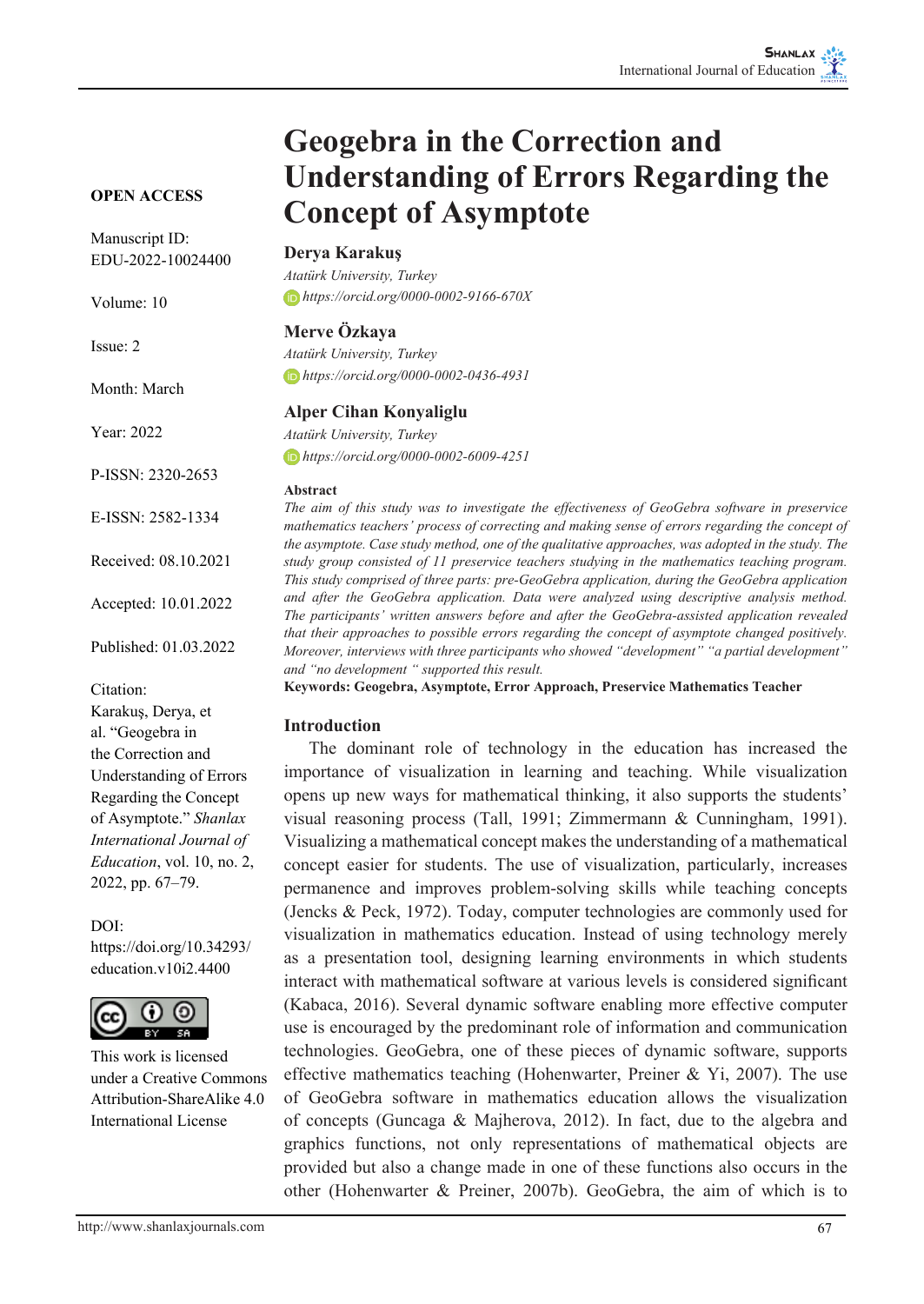teach and learn mathematics, is designed to help students understand mathematics better. It is a software that can be used from elementary school to university level (Hohenwarter & Preiner, 2007a). Particularly, it is a versatile tool for mathematics education in elementary schools. Teachers use it for demonstration, visualization and preparation of teaching materials. Students can also use mathematics as a dynamic tool to explore (Hohenwarter, 2004; Hohenwarter & Fuchs, 2004).

The studies investigating GeoGebra software have shown that it supports visualization and can facilitate error correction. The studies on error detection regarding any concept in mathematics covers issues such as preservice teachers' approaches to student errors (Baştürk, 2009; Crespo, 2000; Crespo, 2003) and teachers' responses to student errors and their analysis of errors (Haydar, Vatuk & Angulo, 2009; Kafoussi & Skoumpourdi, 2006; Abu Mokh, Othman & Shahbari, 2019; Peng & Song, 2008).

However, some studies also have dealt with professional errors. For example, Borasi (1989) used professional errors to determine students' approaches to errors. She concluded that since students were not able respond to solutions containing professional error immediately, they could be supported to produce new ideas about the concept. In another study in which professional errors were used, Demirci, Özkaya and Konyalıoğlu (2017) examined the approaches of preservice mathematics teachers towards incorrect solutions of probability problems. Özkaya (2015) attempted to improve the general knowledge of mathematics teachers with the professional errors based experiment.

GeoGebra software is considered to be effective in dealing with errors and professional errors. Karakuş and Konyalıoğlu (2018) used GeoGebra-assisted instruction to develop preservice mathematics teachers' ability to explain professional errors made by researchers concerning the concepts of extremum and turning point. They found a significant increase in the ability to detect errors. Considering their study, which took into account the errors related to extremum and turning points and correcting them, the concept of asymptote associated with these concepts stands out. The concept of asymptote

is included mathematics teaching program at university. Furthermore, a full understanding of this concept will facilitate a number of topics such as function graphing. In the study conducted by Özgen and Alkan (2012), two vertical and one horizontal asymptote were provided and the students were expected to find the rule of the function appropriate to these conditions and draw the graph. The aim was that the students sought answers to questions such as "what are the conditions for vertical and horizontal asymptotes, how does asymptotes occur in the graph?" and that they were encouraged to review, manage and shape their knowledge. Besides, Duran, Doruk and Kaplan (2017) investigated the content knowledge of high school mathematics teachers about the concept of the asymptote. In addition, Nair (2010) aimed to investigate students' perceptions about asymptotes of rational functions and to understand the relationship that students developed between the concepts of asymptote, continuity, and limit which are closely related to each other. Furthermore, Kidron (2011) focused on the process of structuring knowledge related to horizontal asymptote through different tasks.

The asymptote is one of the significant concepts at the university level for mathematics education students. As mentioned above, it forms the basis of many subjects, especially drawing function graphs. Furthermore, it is among the subjects that will contribute to the development of content knowledge of pre-service teachers. Hence, it is essential for pre-service teachers to understand the concept of asymptote and to be able to put this concept into practice. It is anticipated that GeoGebra software will contribute to understanding of the asymptote concept and even to make sense of errors related to this concept. To the best of the researchers, a GeoGebra-assisted study aimed at improving the ability to explain professionally made errors about the concept of asymptote cannot be found in the literature. In this sense, the present study aimed to investigate the effectiveness of GeoGebra software in preservice mathematics teachers' process of correcting and making sense of errors regarding the concept of the asymptote. In line with this purpose, answers to the following questions were sought:

• How do the preservice mathematics teachers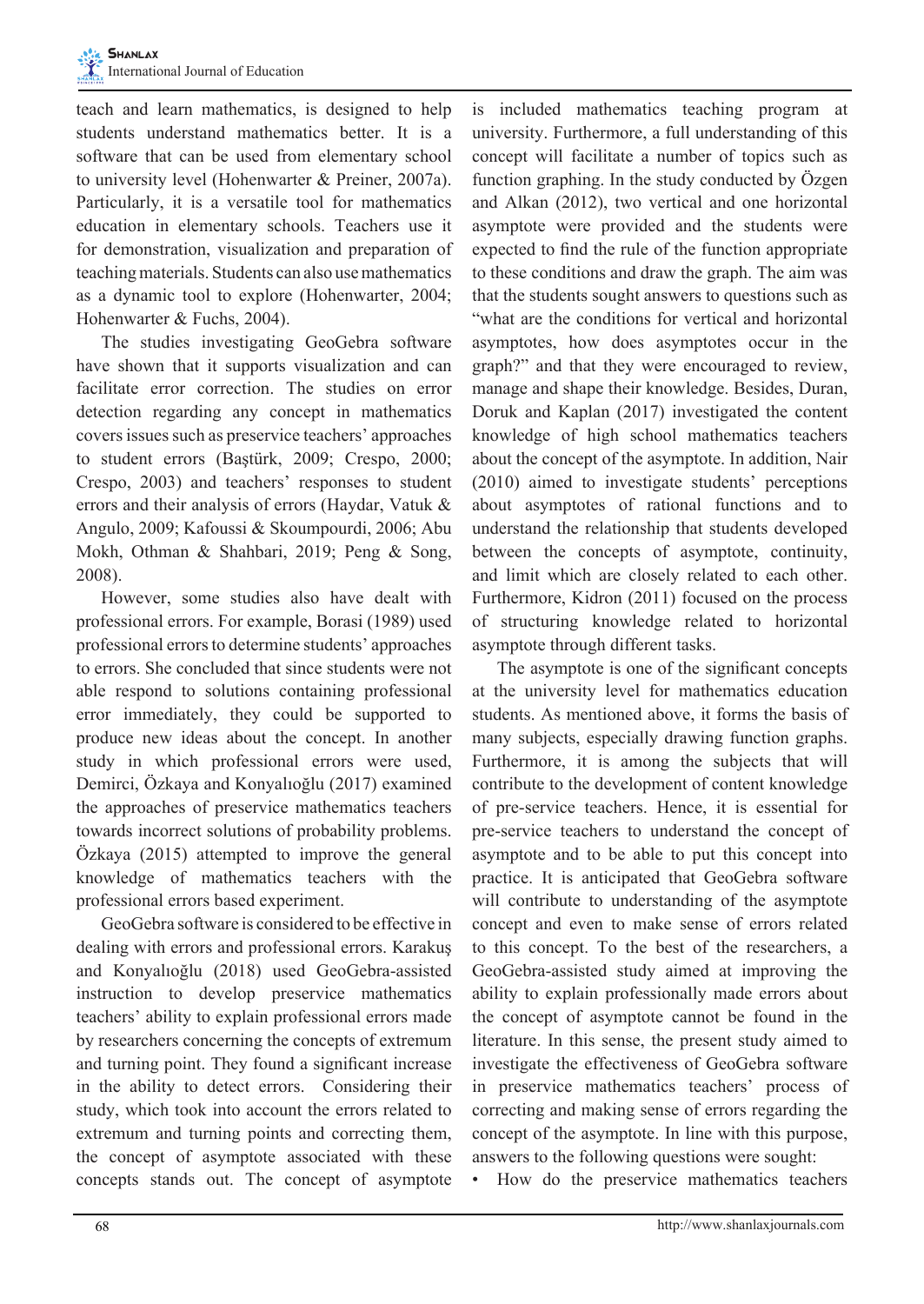deal with asymptote problems before GeoGebra assisted application?

- How do the preservice mathematics teachers deal with asymptote problems after GeoGebra assisted application?
- What are the views of preservice mathematics teachers about GeoGebra assisted application?

## **Method**

## **Research Method**

In qualitative studies, the situations, events or phenomena under investigation are examined in a holistic way from the perspectives of the individuals constituting the sample (Ekiz, 2009; Metin, 2014). The case study method provides the opportunity to profoundly collect the information obtained from the sample and to present it effectively (Creswell, 2015). Since the preservice teachers' approaches to possible errors related to the concept of asymptote were examined in detail before and after the GeoGebra application, the case study method was used in this study. In addition, as the phenomena were explained comprehensively and longitudinally, on the basis of the GeoGebra application process, Program Implementation Case Study (cited in Aytaçlı, 2012), one of the six different types of case studies defined by Datta (1990), was adopted.

## **Study Group**

This study was carried out with 11 preservice mathematics teachers, 10 female and 1 male, studying in the third grade of a state university in Turkey. All of them took the courses such as Analysis-I, Analysis-II, which were expected to contribute to the formation of the concept of the asymptote. They also had a knowledge of how to use the GeoGebra software since they attented the Computer-Aided Mathematics Teaching-I course. The participation to the study was on a voluntarily basis and the participants were anonymized and coded as T1, T2, T3..., T11 instead of using their real names.

#### **Data Collection Tool**

A data collection tool, used both before and after the application, was developed by the researchers. The data collection tool consisted of 14 question which were either correct or incorrect. Each question consisted of a space that the participants can encode as T (true) or F (false), and can explain the reason for their answers. In order to develop the questions in the data collection tool, different sources were used and a question pool containing questions about asymptotes was formed. Questions were selected from this pool in line with the aim of the study. To prevent the fact that the participants may think that each question was wrong, question that were correct within the framework of the research purpose were also included. Expert opinion for the questions were obtained from two experts in the field or mathematics education and the final version of the data collection tool, whose validity and reliability studies were conducted, was developed. The data collection tool is presented in the appendix.

## **Data Collection Process**

The study consisted of three stages. In the first stage, to determine the participants' knowledge levels about asymptotes before the GeoGebra application, the data collection tool was applied to the participants and their written answers were obtained.

In the second stage of the study, a GeoGebra assisted application on the topic of asymptotes was performed. This application was carried out in a computer laboratory with a smart board and a computer in front of each participant, through a GeoGebra-supported lecture by the instructor and mutual question and answer session. An example of the application is as follows:



**Figure 1: The Examination of the Asymptotes of**  the  $(x^2-4)/(x+2)$  Function

In this example, a discussion environment was created by making the participants think about how the graph and asymptotes of the f  $(x) = (x^2-4)/(x+2)$ function would be. They were then expected to draw the function in GeoGebra. In the discussion section,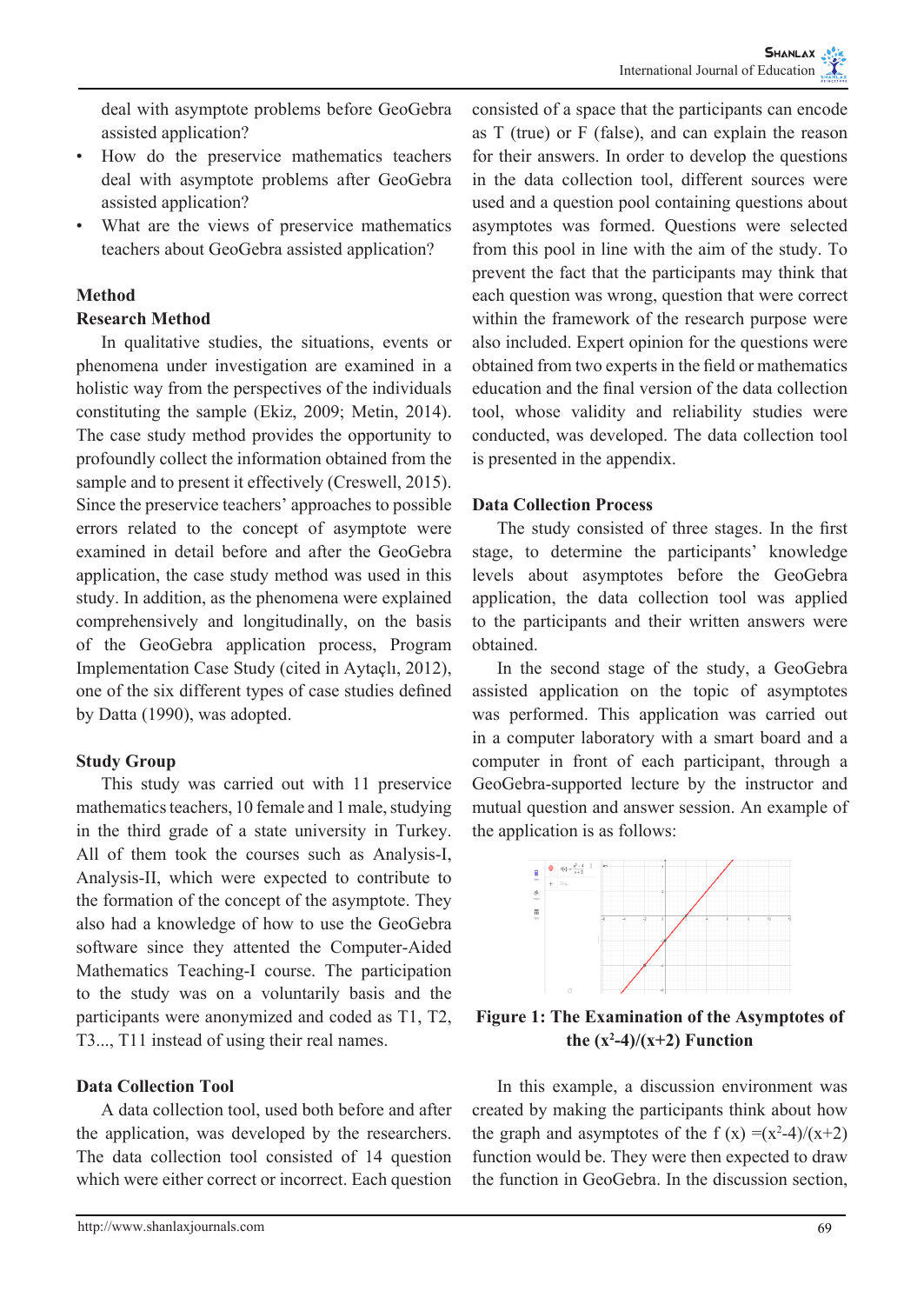they were asked to comment on the graphics they thought initially and they drew. The purpose of this quesiton was to make them aware of that  $x=2$  is not a vertical asymptote since both the denominator and the numerator are zero, and also that the oblique asymptote coincides with the graph. Another example of implementation is shown in Figure 2.



**Figure 2: The Examination of the Asymptotes of**   $x^3/(x^2+2x+1)$  Function

In this example, a classroom discussion was carried out through making the participants think about the asymptotes of the f  $(x) = x^3/(x^2+2x+1)$ function. They were then asked to draw the graph in GeoGebra and question which asymptotes the function had and whether their thoughts about the function and its asymptotes were correct. They were also expected to conclude that the oblique asymptote could interrupt the graph and that the oblique asymptote could intersect with the vertical asymptote and to question the reason for this

The third stage was performed after the GeoGebra application. Three weeks after the application, the data collection tool used in the first stage were re-applied to the participants. In this manner, the effectiveness of the GeoGebra application in determining and correctly explaining the errors related to the concept of asymptote was investigated.

In addition, on the basis of the pre- and post-

application answers, preservice teachers were divided into three categories: "no development", "partial development" and "development". Two separate interviews were conducted with 3 participants in each category. One of these interviews was related to the written explanations they provided in the data collection tool (Interview 1) and the other (Interview 2) focused on questioning the effectiveness of the application. In Interview 1, the preservice teachers verbally explained their statements on paper. In Interview 2, questions such as "What impact does GeoGebra have on your final answers?", "What and how did GeoGebra help you see?" and "What are the pros and cons of teaching with GeoGebra?" were asked to participants. Similarly, the effectiveness of teaching was questioned in the second interviews. The interviews were audio-recorded.

## **Data Analysis**

Data were analyzed using descriptive analysis method. In descriptive analysis, data are examined in line with the predetermined themes and direct quotations are presented (Yıldırım & Şİmşek, 2013). The categories and codes in Karakuş and Konyalıoğlu (2018) were used in the study. For each statement, "correct detection", "incorrect detection" and "unanswered" categories were established and the codes "correct explanation", "incorrect explanation", "incomplete explanation" and "no explanation" were formed under these categories.

## **Validity and Reliability**

Validity and reliability are different in qualitative studies (Yıldırım & Şimşek, 2013). In this context, the studies carried out to ensure the validity and reliability of the present study are presented in Table 1 below.

| <b>Validity and Reliability</b> | <b>Strategy Used</b>  | <b>Explanation</b>                                                                                                                                           |
|---------------------------------|-----------------------|--------------------------------------------------------------------------------------------------------------------------------------------------------------|
|                                 | Long term interaction | The study lasted five weeks with the application of the data<br>collection tools.                                                                            |
|                                 | Expert review         | The research findings were reviewed by two experts.                                                                                                          |
| Validity                        | Peer checking         | Transcripts of the interviews were examined by the<br>preservice teachers. The preservice teachers gave feedback<br>about the accuracy of what were written. |
|                                 | Detailed description  | Direct quotations from the data obtained were included.                                                                                                      |

**Table 1: Validity and Reliability Studies of the Present Study**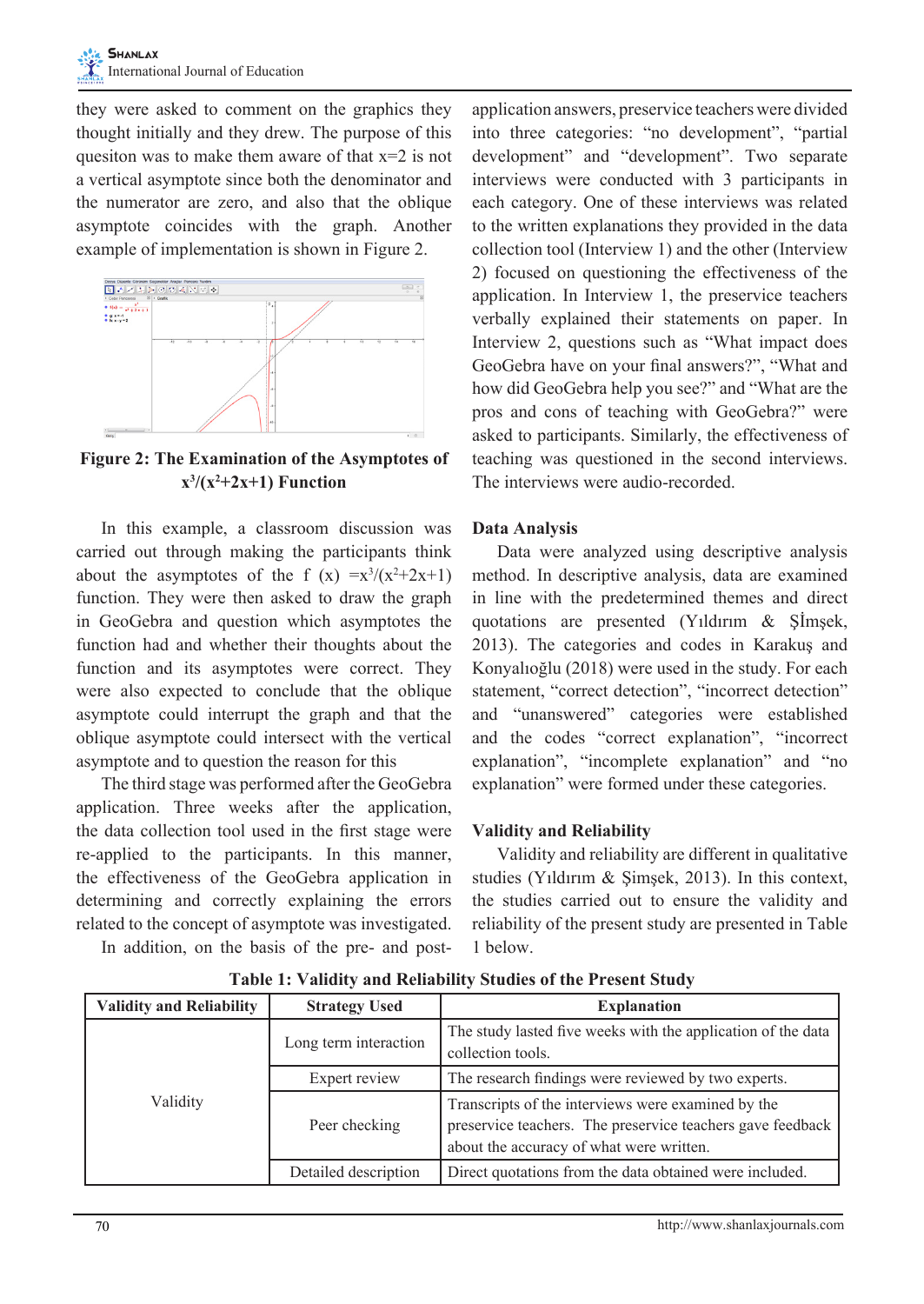| Validity    | Purposive sampling                    | The preservice teachers who took Analysis-I, Analysis-II<br>and Computer-Aided Mathematics Teaching-I course were<br>selected.                                       |
|-------------|---------------------------------------|----------------------------------------------------------------------------------------------------------------------------------------------------------------------|
|             | Consistency review                    | After the findings obtained from the data collection tools<br>were re-evaluated by two researchers, the final version of<br>the findings was presented in the study. |
| Reliability | The role of the<br>researcher         | Considering the possibility of bias of the researcher, the<br>interviews were audio-recorded.                                                                        |
|             | Detailed description of<br>the sample | Detailed information about the sample can be found in the<br>study group section.                                                                                    |

#### **Results**

In this section, the findings before and after the application is presented in a table and compared with each other. The results of the interviews with the participants are also included. The frequency of the answers obtained in the pre-application stage is presented in Table 2.

|                                 | <b>Correct Detection</b> |                  |                              | <b>Incorrect Detection</b> |                                        |                  | Unanswered             |                  |
|---------------------------------|--------------------------|------------------|------------------------------|----------------------------|----------------------------------------|------------------|------------------------|------------------|
| C.E                             | I.E                      | M.E              | N.E                          | C.E                        | I.E                                    | M.E              | N.E                    |                  |
| 7(T1,T2,T4,<br>T5, T6, T7, T11) | $\boldsymbol{0}$         | 1(T9)            | 1(T8)                        | $\overline{0}$             | $\boldsymbol{0}$                       | $\overline{0}$   | 2(T3, T10)             | $\boldsymbol{0}$ |
| $\mathbf{0}$                    | $\boldsymbol{0}$         | 2(T6,T7)         | 2(T2,T9)                     | $\overline{0}$             | 3(T1, T10, T11)                        | $\boldsymbol{0}$ | 3(T3, T4, T8)          | 1(T5)            |
| 1(T7)                           | 1(T10)                   | $\mathbf{0}$     | 3(T2,T3,<br>T <sub>6</sub> ) | $\overline{0}$             | 3(T1, T5, T11)                         | $\boldsymbol{0}$ | 3(T4,T8,T9)            | $\boldsymbol{0}$ |
| 2(T7, T11)                      | $\boldsymbol{0}$         | $\boldsymbol{0}$ | 4(T4, T6, T<br>8,T9)         | $\overline{0}$             | 2(T5, T10)                             | $\boldsymbol{0}$ | 3(T1, T2, T3)          | $\boldsymbol{0}$ |
| 1(T6)                           | $\mathbf{0}$             | $\boldsymbol{0}$ | 2(T4,T8)                     | $\boldsymbol{0}$           | 3(T7,T10,T11)                          | $\overline{0}$   | 5(T1, T2, T3,<br>T5,T9 | $\boldsymbol{0}$ |
| 1(T6)                           | 1(T3)                    | $\overline{0}$   | 3(T1, T5, T8)                | $\overline{0}$             | 3(T4, T9, T11)                         | $\overline{0}$   | 3(T2,T7,T10)           | $\mathbf{0}$     |
| 2(T2,T8)                        | 1(T11)                   | 2(T1,T4)         | 3(T6,T9,T10)                 | $\mathbf{0}$               | $\mathbf{0}$                           | $\overline{0}$   | 2(T3,T5)               | 1(T7)            |
| 3(T1, T6, T8)                   | $\overline{0}$           | 3(T5,T7,<br>T11) | 4(T2,T3,<br>T9,T10)          | $\overline{0}$             | $\boldsymbol{0}$                       | $\mathbf{0}$     | 1(T4)                  | $\boldsymbol{0}$ |
| $\theta$                        | 2(T1,T5)                 | $\mathbf{0}$     | 2(T2, T6)                    | 0                          | 4(T4,T9,T10,<br>T11)                   | $\mathbf{0}$     | 2(T3, T7)              | 1(T8)            |
| 1(T11)                          | $\overline{0}$           | 1(T9)            | 3(T4,T6,T10)                 | $\overline{0}$             | 3(T3, T5, T7)                          | $\overline{0}$   | 3(T1, T2, T8)          | $\mathbf{0}$     |
| 2(T1,T7)                        | $\boldsymbol{0}$         | $\boldsymbol{0}$ | $\mathbf{0}$                 | $\mathbf{0}$               | 9(T2,T3,T4,T5,T6,<br>T8, T9, T10, T11) | $\boldsymbol{0}$ | $\boldsymbol{0}$       | $\boldsymbol{0}$ |
| 5(T1,T7,T8,<br>T9,T11)          | 1(T3)                    | 1(T2)            | $\boldsymbol{0}$             | $\mathbf{0}$               | 4(T4,T5,T6,T10)                        | $\overline{0}$   | $\boldsymbol{0}$       | $\boldsymbol{0}$ |
| 3(T6, T7, T8)                   | 3(T3,<br>T4,T9           | 1(T2)            | 1(T1)                        | $\overline{0}$             | 3(T5,T10,T11)                          | $\overline{0}$   | $\boldsymbol{0}$       | $\boldsymbol{0}$ |
| $\theta$                        | 1(T9)                    | $\mathbf{0}$     | $\mathbf{0}$                 | $\mathbf{0}$               | 8(T1,T2,T3,T4,<br>T6, T7, T8, T10)     | $\overline{0}$   | 1(T11)                 | 1(T5)            |

**Table 2: The Frequency of the Answers in Pre-application Stage**

\*C.E: Correct Explanation, I.E: Incorrect Explanation, M.E: Incomplete (Missing) Explanation, N.E: No Explanation

Table 2 showed that a number of participants misidentified the error and provided an incorrect explanation. In addition, the number of participants who identified the error correctly or incorrectly but did not make a statement was quite high. In other words, there were many questions that the participants did not explain despite making a determination. Besides, regarding some questions, it was found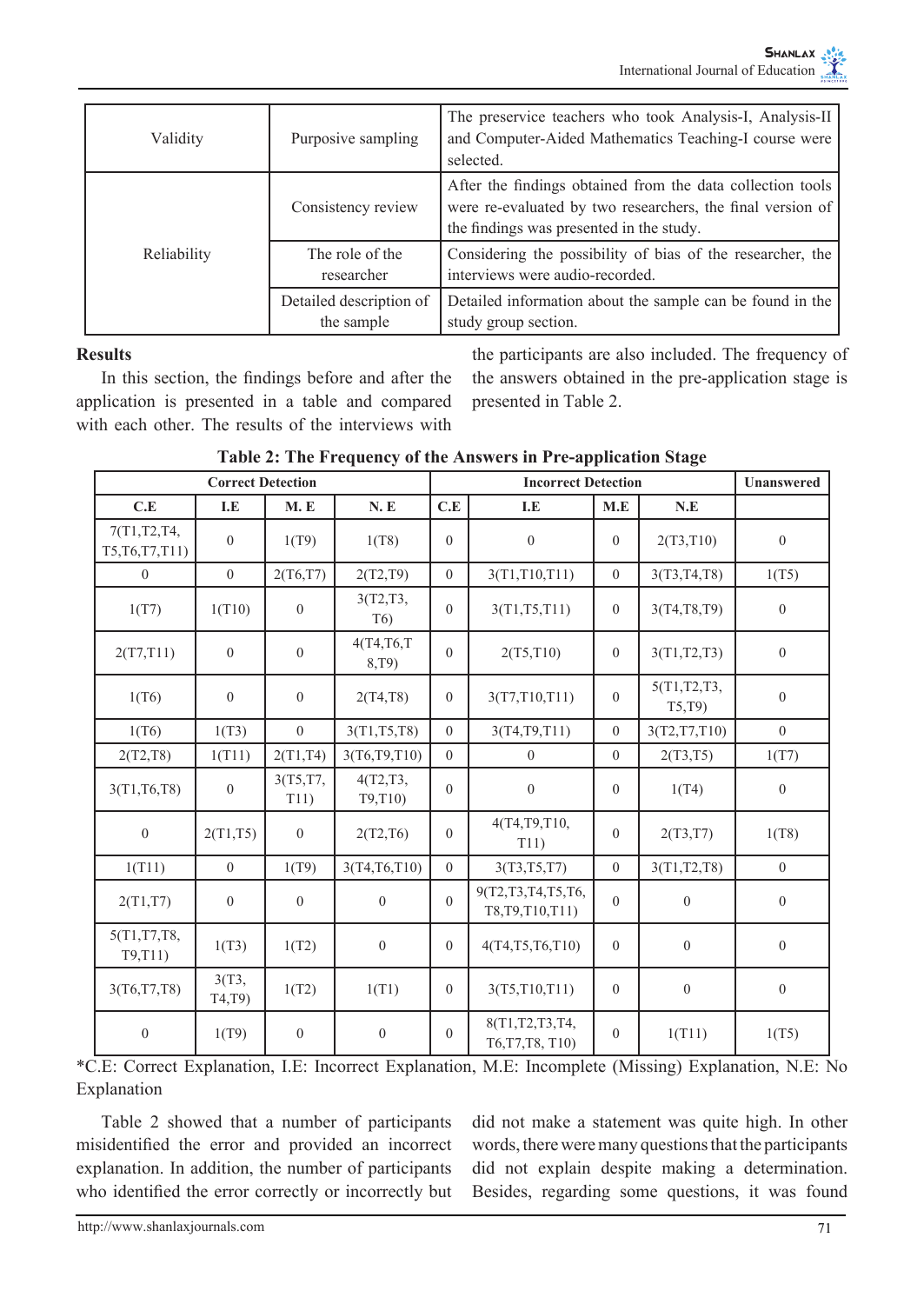that the number of correct detections and correct explanations was high. For example, in Question 1, nine participants provided a correct detection and seven of them provided the correct explanation. Two participants who made an incorrect detection did not provide any explanations. Especially, regarding the Questions 11 and 14, it was observed that 9 preservice teachers provided an incorrect detection and incorrect explanation.

The frequency of the answers obtained in the post-application stage is shown in Table 3.

|                                   |                         | <b>Correct Detection</b> | $\overline{\phantom{a}}$    | ᇰ<br><b>Incorrect Detection</b> |                                        |                |                               | <b>Unanswered</b> |
|-----------------------------------|-------------------------|--------------------------|-----------------------------|---------------------------------|----------------------------------------|----------------|-------------------------------|-------------------|
| C.E                               | $\mathbf{I}.\mathbf{E}$ | M.E                      | $\mathbf{N}.\mathbf{E}$     | C.E                             | I.E                                    | M.E            | N.E                           |                   |
| 7(T1, T2, T3,<br>T4, T5, T6, T7)  | $\overline{0}$          | 1(T8)                    | 2(T9, T11)                  | $\mathbf{0}$                    | $\mathbf{0}$                           | $\overline{0}$ | $\boldsymbol{0}$              | 1(T10)            |
| 3(T4, T6, T8)                     | $\boldsymbol{0}$        | 2(T1,T7)                 | 5(T2,T3,<br>T5, T9, T11)    | $\overline{0}$                  | 1(T10)                                 | $\overline{0}$ | $\overline{0}$                | $\mathbf{0}$      |
| 3(T4, T6, T8)                     | $\boldsymbol{0}$        | 2(T1,T7)                 | 4(T2, T5,<br>T9,T11)        | $\mathbf{0}$                    | $\boldsymbol{0}$                       | $\overline{0}$ | 2(T3, T10)                    | $\boldsymbol{0}$  |
| 4(T4, T6, T7, T8)                 | $\overline{0}$          | 2(T1, T10)               | 5(T2,T3,<br>T5, T9, T11)    | $\overline{0}$                  | $\overline{0}$                         | $\overline{0}$ | $\overline{0}$                | $\mathbf{0}$      |
| 5(T1,T2,<br>T6, T7, T8)           | $\boldsymbol{0}$        | 1(T4)                    | 2(T3, T10)                  | $\mathbf{0}$                    | $\boldsymbol{0}$                       | 1(T5)          | 2(T9, T11)                    | $\boldsymbol{0}$  |
| 6(T1, T2, T5,<br>T6, T7, T8)      | $\overline{0}$          | 1(T4)                    | 1(T3)                       | $\mathbf{0}$                    | 1(T9)                                  | $\overline{0}$ | 2(T10, T11)                   | $\boldsymbol{0}$  |
| 4(T1, T2, T6, T8)                 | $\boldsymbol{0}$        | 3(T4,<br>T5,T7           | 3(T9,T10,T11)               | $\mathbf{0}$                    | $\mathbf{0}$                           | $\overline{0}$ | 1(T3)                         | $\boldsymbol{0}$  |
| 7(T1,T2,T4,<br>T5, T6, T7, T8)    | $\overline{0}$          | $\overline{0}$           | 3(T3, T9, T11)              | $\overline{0}$                  | $\theta$                               | $\overline{0}$ | 1(T10)                        | $\overline{0}$    |
| $\overline{0}$                    | $\overline{0}$          | $\overline{0}$           | $\mathbf{0}$                | $\overline{0}$                  | 5(T5, T6,<br>T7, T9, T10)              | $\overline{0}$ | 6(T1, T2, T3,<br>T4, T8, T11) | $\boldsymbol{0}$  |
| 2(T7, T11)                        | $\overline{0}$          | $\overline{0}$           | 6(T1,T2,T4,<br>T5, T8, T10) | 1(T6)                           | $\mathbf{0}$                           | $\overline{0}$ | 1(T9)                         | 1(T3)             |
| 3(T1, T2, T7)                     | $\boldsymbol{0}$        | $\boldsymbol{0}$         | $\boldsymbol{0}$            | $\theta$                        | 8(T3, T4, T5, T6,<br>T8, T9, T10, T11) | $\overline{0}$ | $\overline{0}$                | $\boldsymbol{0}$  |
| 7(T1, T4, T6,<br>T7, T8, T9, T10) | $\overline{0}$          | 3(T2, T5, T11)           | $\overline{0}$              | $\overline{0}$                  | $\mathbf{0}$                           | $\overline{0}$ | 1(T3)                         | $\boldsymbol{0}$  |
| 4(T1,T3,<br>T6, T10               | 1(T11)                  | 4(T2, T4, T4)<br>T7,T8   | $\boldsymbol{0}$            | $\overline{0}$                  | 2(T5,T9)                               | $\overline{0}$ | $\boldsymbol{0}$              | $\boldsymbol{0}$  |
| 4(T2,T3,<br>T6, T10               | $\overline{0}$          | $\overline{0}$           | $\overline{0}$              | $\overline{0}$                  | 6(T1, T4, T7,<br>T8, T9, T11)          | $\overline{0}$ | $\mathbf{0}$                  | 1(T5)             |

**Table 3: The Frequency of the Answers in Post-application Stage**

\*C.E: Correct Explanation, I.E: Incorrect Explanation, M.E: Incomplete (Missing) Explanation, N.E: No Explanation

Table 3 revealed that the participants generally provided a correct detection and a correct explanation after the application. In the first question, all of the participants provided a correct detection and a correct explanation, except for one participant who did not answer the question. The number of the participants providing an incorrect detection exceeded the number of those providing the correct detection only in Questions 9, 11, and 14. Regarding Question 9, no

preservice teacher provided the correct detection and the preservice teachers either provided an incorrect explanation or did not provide an explanation at all. For Question 10, most of the participants who made the correct detection did not provide any explanation. In Question 13, although a participant correctly detect the error, he/she came up with an incorrect explanation. Regarding Question 10, a participant made an incorrect detection, however, he/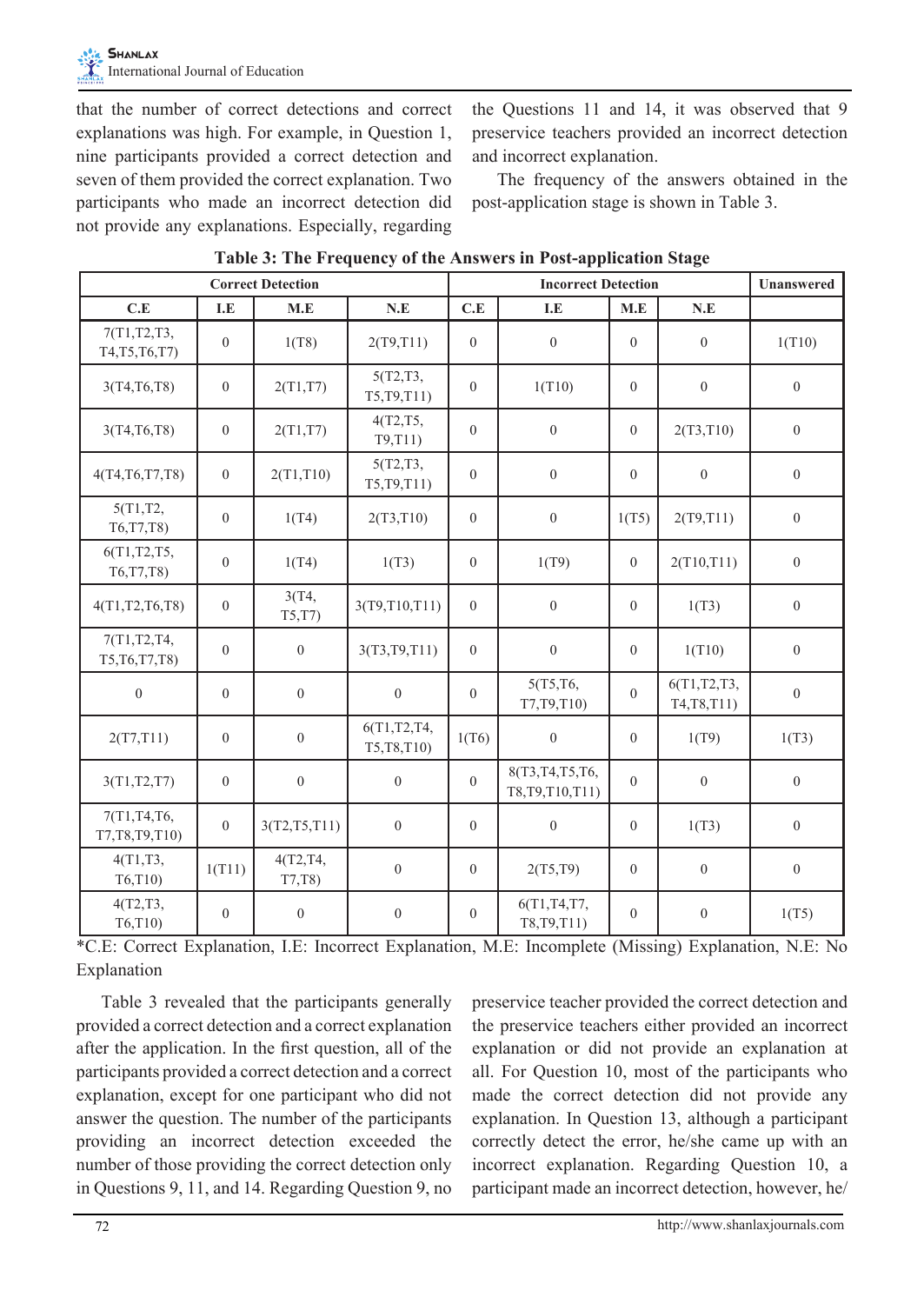she provided a correct explanation. The participants almost did not left any questions unanswered.

The examination of the frequency of the answers before and after the application showed that there was an increase in the number of the participants providing the correct detection except for two questions. The number of the participants providing the correct detection remained constant in Question 8, and decreased in Question 9. However, it should be noted that in Question 9, although there were some participants who correctly detected the error before the application, none of the participants provided a correct or missing explanations. For Question 8, the number of the participants providing the correct detection remained constant; however, the number of those providing the correct explanation increased.

In general, the number of the participants who provided the incorrect detection and incorrect explanation decreased after the application. However, there was not any change in some questions. Only in Question 9, there was an increase in the number of the participants providing the incorrect detection and incorrect explanation. There was also an increase in the number of those who provided an incorrect detection and did not provide an explanation.

No significant change was observed in the questions remained unanswered.

Some excerpts of the participants' answers before and after the application are presented below:



## Figure 3: T<sub>9</sub>'s Answer for Question 1 Before the **Application**

 $T_9$  provided a "correct detection" by saying that the statement was correct given before the application. He/she explained that the vertical asymptote was in the denominator, emphasizing that it would not intersect because it was the value that made the denominator zero. However, here it was seen that the participant did not consider whether

the numerator would or would not be zero when the denominator is zero and thus he/she provided a "missing explanation."

| $\sqrt{12}$ | Bir fonksiyon eğrisi (ya da grafiği) düşey asimptotu kesmez.                               |
|-------------|--------------------------------------------------------------------------------------------|
|             | English Version:<br>(T) A function curve (or graph) does not intersect vertical asymptote. |
|             |                                                                                            |

# Figure 4:  $T_{9}$ 's Answer for Question 1 After the **Application**

 $T<sub>9</sub>$  also stated that the statement was correct after the application and made a "correct detection." However, he/she did not provide an explanation and thus it was evaluated under the code "no explanation".

| c | Bir fonksiyon eğrisi (ya da grafiği) eğik asimptotu kesmez.           |
|---|-----------------------------------------------------------------------|
|   |                                                                       |
|   | English Version:                                                      |
|   | (w) A function curve (or graph) does not intersect oblique asymptote. |

# **Figure 5:** T<sub>5</sub>'s Answer for Question 2 Before the **Application**

 $T<sub>5</sub>$  did not provide an answer and an explanation to Question 2 before the application w. Therefore,  $T<sub>5</sub>$ was evaluated in the "unanswered" category.

|                  | fankslyon eprisi ile epik asimptat | filfdgstred                                                                                                                  |
|------------------|------------------------------------|------------------------------------------------------------------------------------------------------------------------------|
|                  |                                    |                                                                                                                              |
|                  |                                    |                                                                                                                              |
|                  |                                    |                                                                                                                              |
| English Version: |                                    | (F) A function curve (or graph) does not intersect oblique asymptote.<br>Function curve and oblique asymptote can intersect. |

## Figure 6:  $T_s$ 's Answer for the Second Expression **After the Application**

After the application,  $T_5$  provided a "correct" detection", stating that the statement was incorrect. However,  $T<sub>5</sub>$  did not provide any explanation regarding why the statement was incorrect. Therefore, the explanation of the preservice teacher was evaluated under the "no explanation" code.

| (1) |                  |  | Bir fonksiyon grafiğinde aynı anda hem yatay hem de eğri asimptota sahip olabilir.                                                           |  |
|-----|------------------|--|----------------------------------------------------------------------------------------------------------------------------------------------|--|
|     |                  |  | an and Nus! abbilist forhologin tonnoise defects                                                                                             |  |
|     | ٢، ١: طصدا د دا  |  |                                                                                                                                              |  |
|     | English Version: |  | (T) A function graph may both have horizontal and curved asymptote.<br>Both can be at the same time. The function can have undefined values. |  |

Figure 7:  $T_4$ 's Answer for Question 6 Before the **Application**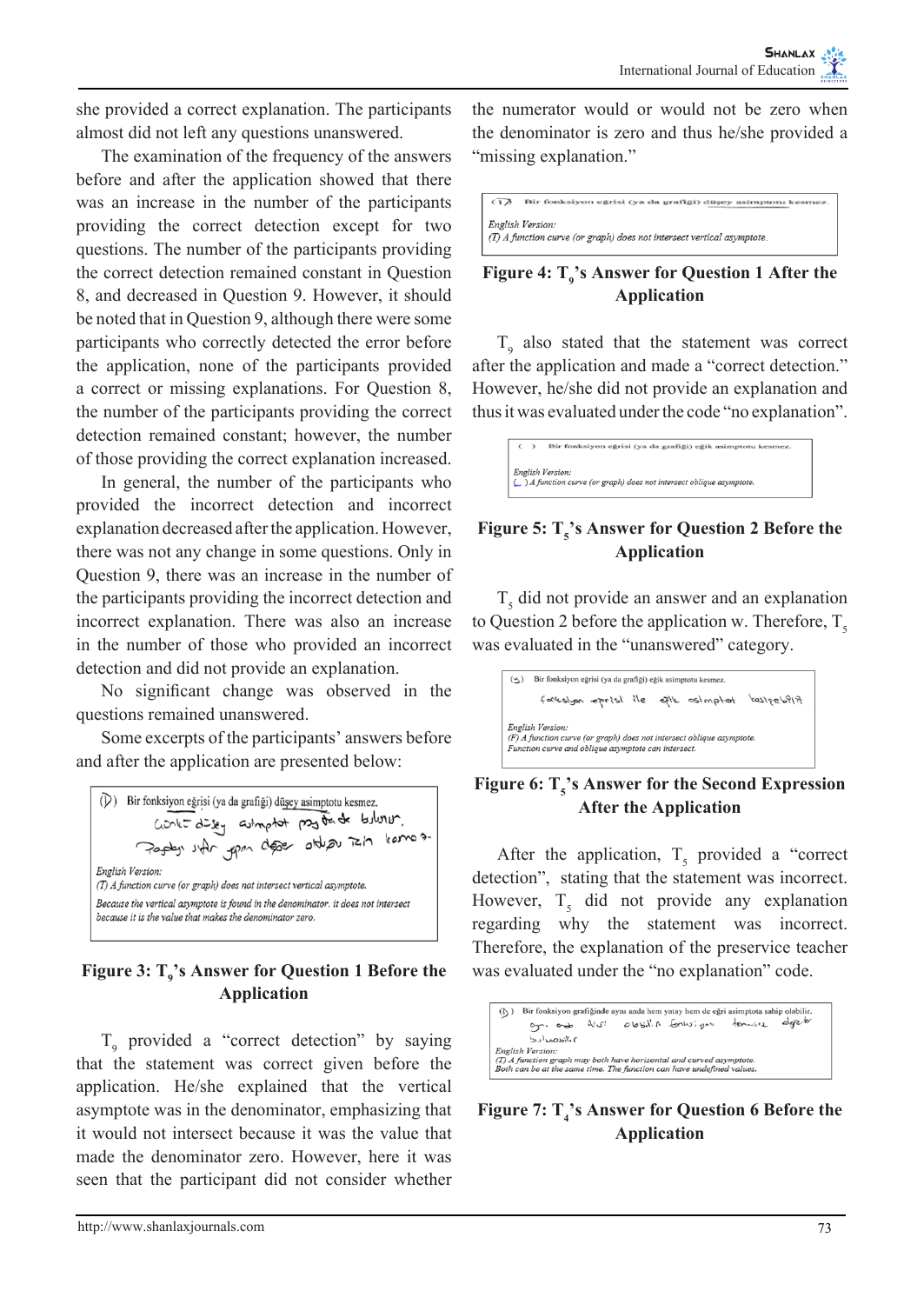$T<sub>4</sub>$  stated that the statement was correct and thus made an "incorrect detection" before the application. In the explanation,  $T_4$  mentioned that there can be both horizontal and curved asymptote in a function graph. Then, he/she provided an explanation for the vertical asymptote by emphasizing the values for which the function is undefined. Therefore, it was found that the preservice teacher made an "incorrect explanation."

| $(\lceil \cdot \rceil)$<br>50'<br>yoton                                                                                                               | $0+15$<br>▵  | Bir fonksiyon grafiğinde aynı anda hem yatay hem de eğri asimptota sahip olabilir.<br>$sech$ , and<br>sellina | $\mathbf{b}$<br>br | $\frac{1}{2}$<br>$rel$ $Da_{11}$ | പ്പ -<br>o la grun de |
|-------------------------------------------------------------------------------------------------------------------------------------------------------|--------------|---------------------------------------------------------------------------------------------------------------|--------------------|----------------------------------|-----------------------|
| 心ホ                                                                                                                                                    | on de<br>0y1 | $ol$ anet.                                                                                                    |                    |                                  |                       |
| English Version:<br>(F) A function graph may both have horizontal and curved asymptote.                                                               |              |                                                                                                               |                    |                                  |                       |
| The curved asymptote is a line shaped $ax+b$ . The horizontal asymptote is a real<br>number as a. Because of these the two can not be simultaneously. |              |                                                                                                               |                    |                                  |                       |

## Figure 8:  $T_4$ 's Answer for the Sixth Expression **After the Application**

After the application,  $T_4$  stated that the statement was incorrect and thus made the "correct detection". Although his/her explanation showed that his/ her thinking was correct in general, he/she mixed the oblique and curved asymptotes and provided an expression for oblique asymptote instead of the curved asymptote. His/her logic was correct; nevertheless, he/she could not exactly state the expected answer. Therefore, it was decided that he/ she made a "missing explanation".

| $f(x) = \frac{x+3}{x^2-9}$ un düşey asimptotları +3 ve -3 tür.<br>$\langle P \rangle$ |
|---------------------------------------------------------------------------------------|
| $\times^2$ -3<br>$= 0$<br>$x^2 = 9$                                                   |
| $X = -7.3$                                                                            |
| English Version:                                                                      |
| (T) The vertical asymptotes of $f(x) = \frac{x+3}{x^2-2}$ are +3 ve -3.               |
| $x^2 - 9 = 0$                                                                         |
| $r^2 = 9$<br>$x = +3$                                                                 |

# Figure 9: T<sub>2</sub>'s Answer for Question 11 Before the **Application**

 $T<sub>2</sub>$  said that the statement was correct and thus made the "incorrect detection" before the application. He/she explained that he/she found the vertical asymptotes of the function as  $-3$  and  $+3$  as a result of his/ her operations. Here,  $T_2$  ignored the fact that the numerator should not be zero and made an "incorrect explanation".



# Figure 10:  $T_2$ 's Answer for the Eleventh **Expression After the Application**

After the application,  $T_2$  made a "correct" detection", saying that the statement was incorrect. Besides, based on his/her operations regarding why he/she could not obtain the value -3, he/she provided a "correct explanation." In addition, in the interview on the answers given,  $T_2$  supported the statements he wrote by saying that "Here, -3 does not make it undefined. Therefore, when simplification is made, it becomes  $1/(x-3)$ . Here, the value of 3 is just undefined. At that point, there is a vertical asymptote."

In Interview 1, conducted on the answers the participants provided in the data collection tool, it was found that the participants generally reexpressed the explanations they wrote on paper.

In Interview 2, conducted to examine the effect of GeoGebra in the teaching of the asymptote, the opinions of the participants who exhibited "no development", "partial development" and "development" were obtained. Their answers were as follows:

 $T_{7}$ , who showed a development, stated that mathematics was better understood when visualized and that the image came to his/her mind after the application with GeoGebra. He/she maintained that, in this way, he/she did not memorize and instead developed a logic.  $T_7$  also stated that knowledge was more permanent with GeoGebra supported teaching. A statement of  $T_7$  about visualization and permanence of the knowledge is presented below.

"Before we learned asymptote traditionally, not computer-aided. With GeoGebra, from where exactly that asymptote passes, for instance, let's say the vertical asymptote's going to infinity, its looking better is more beneficial. Because we can't draw them all with our hands. But, we see it more clearly with the support of computer."

 $T_7$  expressed that after what he/she learned in GeoGebra, he/she had the opportunity to generalize. However, he/she stated that regarding application in high schools, it could not be applied everywhere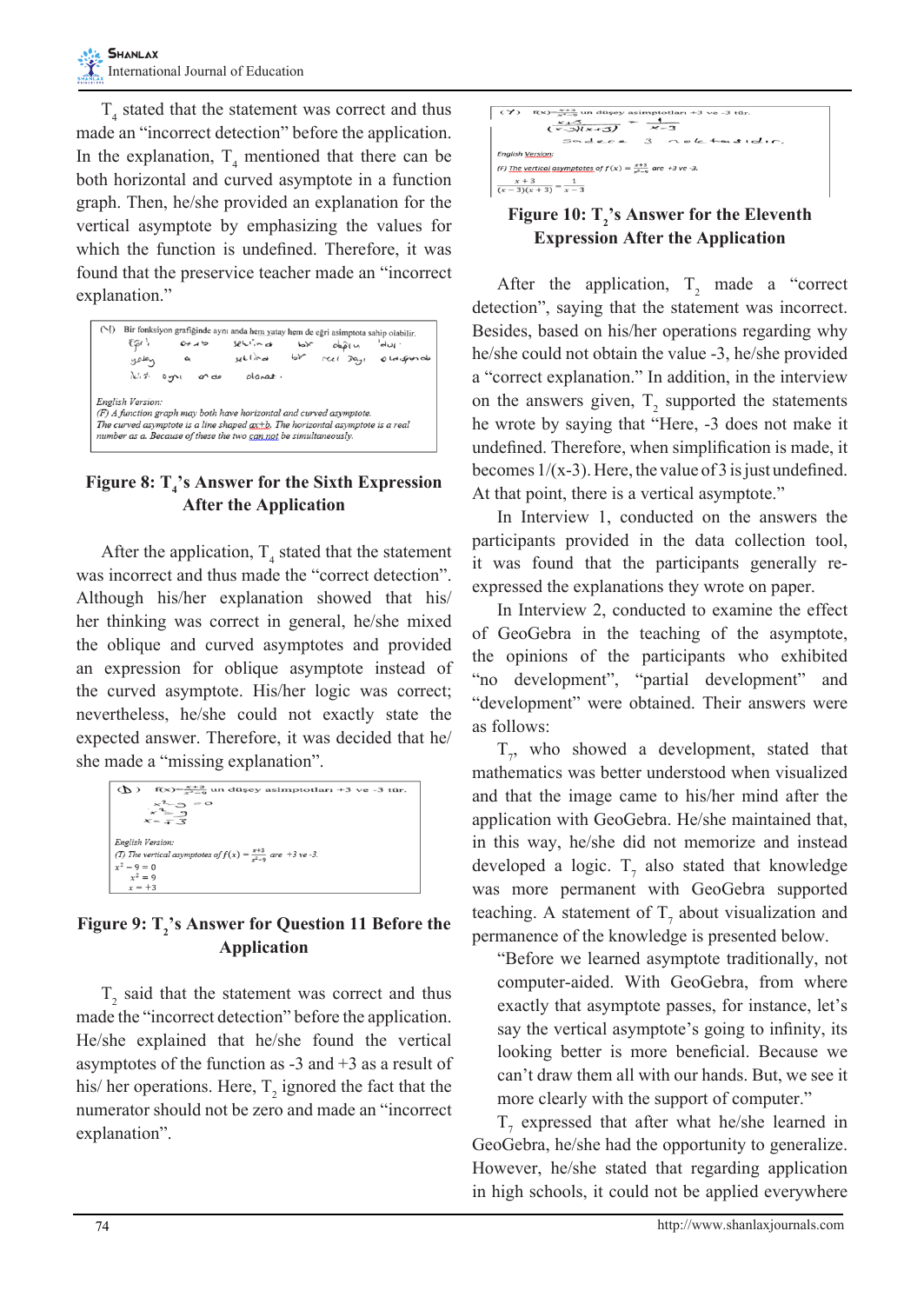due to problems related to the lack of knowledge of GeoGebra and lack of sufficient computers and that it could pose a problem in terms of it being uneconomical.  $T_7$  also emphasized that there was no computer available for everyone and that even if the teacher presented it on the interactive board, it may not be different than the traditional black board teaching because the students did not practice it themselves. He/she also highlighted the necessity of making use of the board when necessary, instead of completely teaching with GeoGebra. He/she stated that he/she wanted to use GeoGebra in his/her teaching life both regarding asymptotes and other mathematics subjects.

 $T<sub>2</sub>$ , who exhibited partial development, stated that they realized that the things they thought were simple before the application were not simple when they were asked a question, and they confused some things with each other. . He/she said that he/she partially corrected his/her errors after the application. He/she stated that the reason he/she could not completely correct the errors was that he/she did not revise after the application. He/she expressed that GeoGebra provided visualization, saying that "We were actually able to see and think of the graphics better because it was visualized."

He/she also stated that GeoGebra increased permanency. He/she said that a schema formed in his/ her mind with GeoGebra and that he/she could then develop ideas by deliberating on the subject. He/she believed that GeoGebra had all kinds of contributions to teaching and did not have any negative effects on teaching. He/she maintained that GeoGebra helped them overcome their shortcomings and that he/ she would use GeoGebra in his/her teaching life. He/she emphasized that using GeoGebra for every topic would be difficult and that it would be better to use GeoGebra in convenient topics. Finally, he/ she concluded that visual materials attracted the attention of students and that they would eliminate their prejudices against mathematics.

 $T_{\rm g}$ , who exhibited no development, stated that he/she did not know whether there was a difference between the answers he/she provided before and after the application but that he/she was somehow aware that something changed. In other words, he/ she maintained that there was a change in his/her

thoughts but could not be sure about whether he/ she could reflect his/her thoughts on paper or not. He/she said that the teaching of the topic with GeoGebra attracted his/her attention. However, he/ she expressed that he/she did not practice and revise after the application. He/she emphasized that he/ she knew something about the subject, were able to visualize what was taught but could not completely internalize them. He/she also stated that he/she understood better with GeoGebra's visuality, that Geogebra helped him/her in drawing graphs similar to the graphic examples given in GeoGebra and helped him/her to make comments. Finally, he/she emphasized that it would be easier to teach graphics to the students using GeoGebra. Some of the excerpts of  $T_8$  are given below:

"It is better for teaching the asymptotes to students. For example, when we draw on the blackboard, we can only show it to a certain point, there's nothing after that. The student should visualize it and most of them cannot; but with GeoGebra, for instance, we can show a lot of its length; for instance, asymptote proceeds but does not coincide. They go to infinity together, but they do not coincide."

He/she stated that GeoGebra should be used but it would not be appropriate to use it all the time and that the lesson should be supported with the use of paper and pencil. He/she said that the important points of the subject should be taught using technology and there was no need to use the technology afterward. He/she maintained that he/she would prefer to use GeoGebra until the topic was understood and then would not prefer to use it in examples. He/she emphasized that GeoGebra cannot be used in every subject and that he/she would use GeoGebra only in the internalization phase of the subject.

# **Conclusion and Discussion**

The examination of participants' written answers before and after the GeoGebra-assisted application aimed at asymptotes showed that their approaches to possible errors regarding the concept of asymptote change positively. In addition, interviews with three participants who exhibited "development", "a partial development" and "no development" supported this finding. The findings of the present study are similar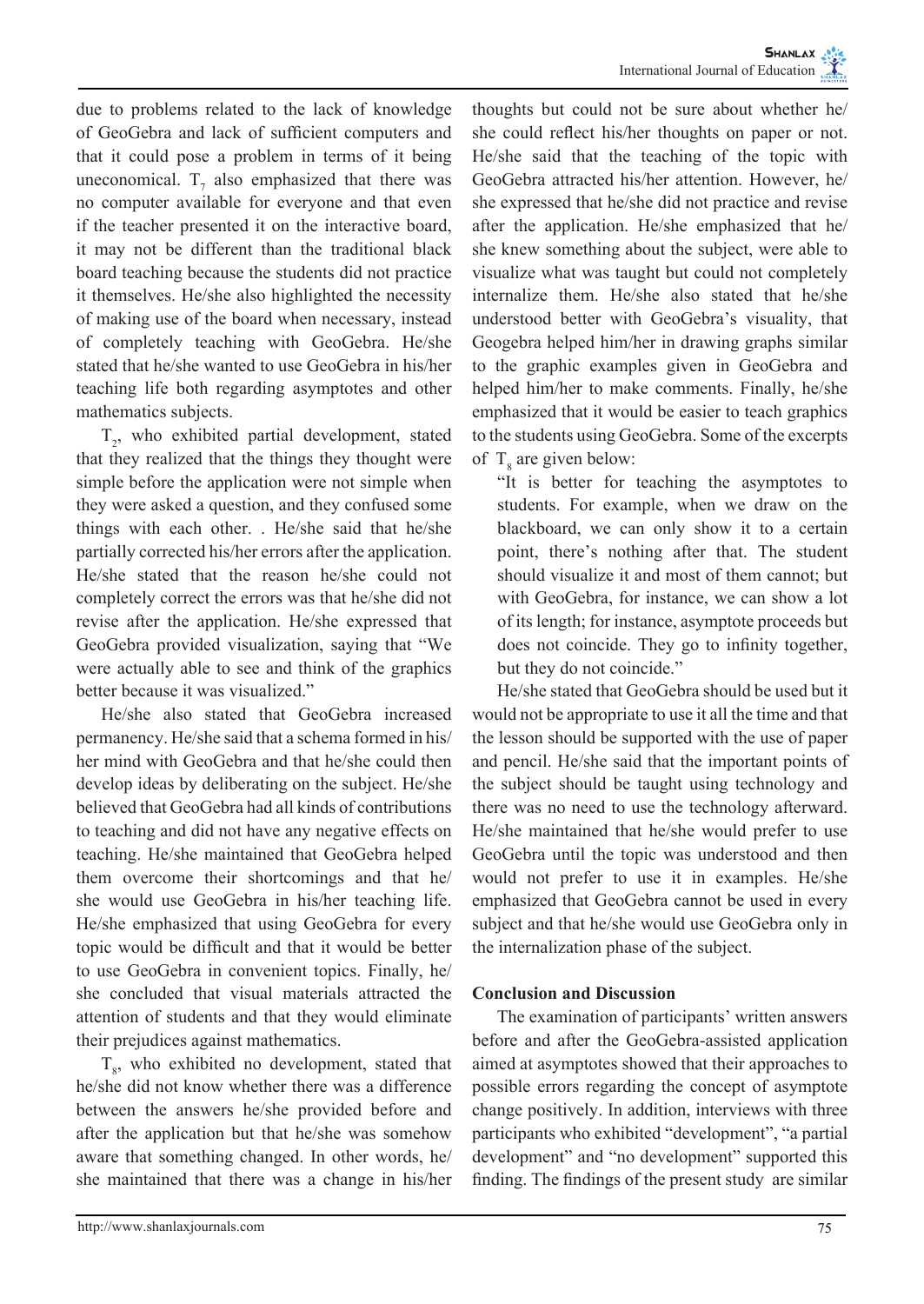to those of Karakuş and Konyalıoğlu (2018) who used GeoGebra for extremum points and milestones.

Nair (2010) emphasized the importance of group work by stating that the redefinition of asymptotes developed as a result of teamwork and meaning reconciliation. Birgin and Acar (2020) stated that computer-supported collaborative learning using GeoGebra software was effective on students' mathematics achievement in exponential and logarithmic functions. In addition Radović et al. (2020) drew similar conclusions for another mathematical subjects. In the present study, it is thought that GeoGebra supported learning through mutual interaction with preservice teachers, contributes to the learning of preservice teachers. During the application, it was observed that participants tried different examples in GeoGebra in line with their curiosity and that they reached certain conclusions themselves.

An increase was observed in the number of the participants who made correct detection and correct explanation and a decrease was observed in the number of the participants who provided incorrect detection and incorrect explanation. In addition, it was also determined that the number of the participants who made correct detection decreased (Question 9). In this question, four participants provided correct detection before the application. A detailed investigation showed that 2 participants made incorrect explanation while 2 did not provide any explanation. However, none of the participants provided a correct detection in Question 9 after the application. At first sight, this can be interpreted as a negative finding for pre-service teachers. However, it should be noted that there was no decline after the application and that the participants who made a correct detection before the application made incorrect explanations or were unable to explain.

In the interviews, the preservice teachers generally stated that they understood the concept of asymptote better due to the visuality provided by GeoGebra and that it increased the permanency. In fact, the visual feature of GeoGebra is frequently emphasized in the literature (Hohenwarter, 2004; Hohenwarter, Preiner, & Yi, 2007; Guncaga & Majherova, 2012; Tatar & Zengin, 2016; Zengin, 2017). However, participants stated that teaching only with GeoGebra

would be incorrect just as they did not think that teaching only with the blackboard was correct. They stated that a GeoGebra-assisted instruction where GeoGebra could be used when necessary would be useful. One of the participants, who did not exhibit any development, stated that there was a change in his/ her thoughts about the subject but he/she could not fully internalize the subject and was not sure whether she could reflect his/her thoughts on the paper.

Based on the answers given before the application and the interviews conducted after the application, it was found that preservice teachers generally had some kind of ideas about the concept of asymptote and asymptote types before the application, but they could not internalize these definitions. Nair (2010) argues that students do not really establish a connection between the concepts they should learn. For instance, although the students had previously learned the asymptotes of rational functions before, they did not even know that rational functions can have asymptotes. In the present study, it was found that although most of the preservice teachers knew the asymptotes, they could comment on the vertical asymptote's state of intersecting function graph, but generally could not make a correct detection and correct explanation about the horizontal, oblique and curved asymptotes' state of intersecting the graph. After the application, a certain increase was observed in the number of the participants who provided the correct detection and the correct explanation. Although correct detection and correct explanation was usually made before and after the intervention regarding the vertical asymptote cutting the graph, it was found that the participants generally made a mistake when it was asked to find the vertical asymptote of a given function (Question 11). Nair (2010) stated that this situation shows a deficiency in recognizing what constitutes an indefinite form or what an undefined form is in the behavior of the function. In a study conducted by Kidron (2011) with a high school student, the definition of horizontal asymptote was given after obtaining student's idea about asymptote, vertical asymptote, and horizontal asymptote. In the first task, the student was given an example of a function that did not contradict the definition of horizontal asymptote and was asked to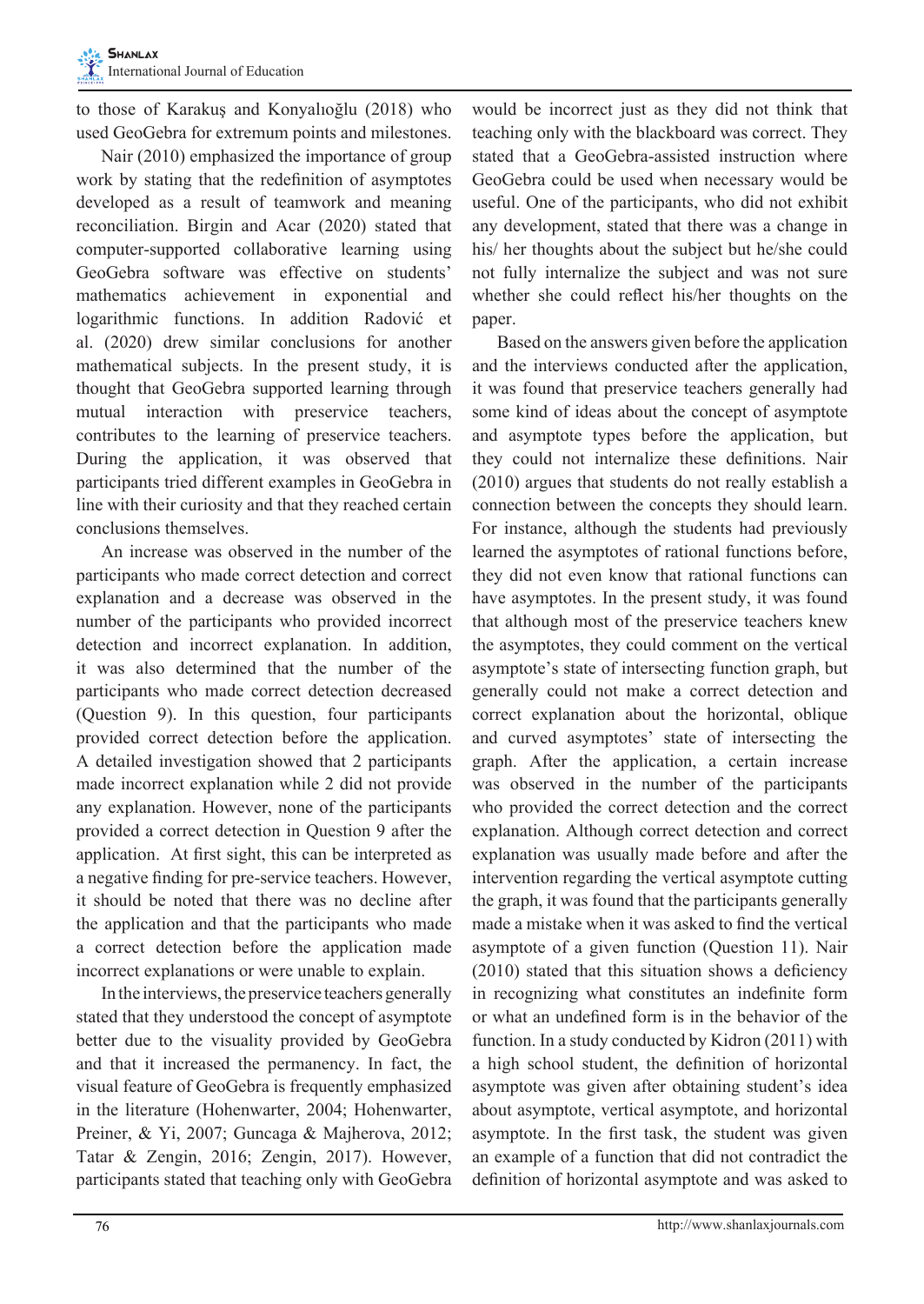draw the asymptote with the graph of this function. In the second task, when the student drew the desired function, he/she saw that the asymptote interrupted the function and re-examined the function he/she drew, thinking that he/she made an error. He/she formed a hole in cut points by removing the intersection points. Similarly, Nair (2010) observed that students think of the point where the horizontal asymptote intersects the graph of the function as a hole. Kidron (2011) found that at the end of certain stages in the second task, the horizontal asymptote could intersect the function and this was not contrary to the definition, concluding that the vertical asymptote might not intersect the function graph. In the third task, Kidron saw that the horizontal asymptote could intersect with the function at an infinite point. In this way, it was ensured that the student understood the concept of the horizontal asymptote.

In the present study, it was observed that GeoGebra assisted teaching through mutual interaction was beneficial in preventing possible errors regarding the subject of the asymptote. Therefore, similar studies can be conducted on different subjects. A similar study can also be conducted by making a comparison with a control group in which a different teaching is delivered. This study is limited to the GeoGebra software as an instructional technology, the answers given by 11 pre-service mathematics teachers, the knowledge and opinions of the pre-service teachers and the experiences of the researchers. Considering these limitations, future studies should focus on inservice teachers and using more than one instructional technology. Both a wide variety of instructional technologies and the knowledge and experience of in-service teachers can also contribute to students.

# **References**

- Abu Mokh, Rana, et al. "Mistakes Made by Students with Logical Connectives when Solving Equations and Inequalities and How Teachers Assess these Mistakes." *International Journal of Research in Education and Science*, vol. 5, no. 2, 2019, pp. 421-28.
- Aytaçlı, Berrak. "A Detailed Analysis on Case Study." *Journal of Educational Sciences*, vol. 3, no. 1, 2012.
- Baştürk, Savas. "Student Teachers' Approaches

to Student's Mistakes in the Case of the Absolute Value Concept." *Necatibey Faculty of Education Electronic Journal of Science and Mathematics Education,* vol. 3, no. 1, 2009, pp. 174-94.

- Birgin, Osman, and Hatice Acar. "The Effect of Computer-supported Collaborative Learning using GeoGebra Software on 11th Grade Students' Mathematics Achievement in Exponential and Logarithmic Functions." *International Journal of Mathematical Education in Science and Technology*, 2020.
- Borasi, Raffaella. "Students' Constructive Uses of Mathematical Errors: A Taxonomy." *Annual Meeting of the American Educational Research Association*, 1989.
- Crespo, Sandra. "Seeing More Than Right and Wrong Answers: Prospective Teachers' Interpretations of Students' Mathematical Work." *Journal of Mathematics Teacher Education*, vol. 3, 2000, pp. 155-81.
- Crespo, S. "Learning to Pose Mathematical Problems: Exploring Changes in Preservice Teachers' Practices." *Educational Studies in Mathematics*, vol. 52, 2003, pp. 243-70.
- Creswell, John W. *Nitel Araştırma Yöntemleri: Beş yaklaşıma Göre Nitel Araştırma ve Araştırma Deseni*, translated by Mesut Bütün and S.B. Demir, Siyasal Yayın Dağıtım, 2015.
- Demirci, Ömer, et al. "The Preservice Teachers' Mistake Approaches on Probability." *Erzincan University Journal of Education Faculty*, vol. 19, no. 2, 2017, pp. 153-72.
- Ekiz, Durmus. *Bilimsel Araştırma Yöntemleri*. Anı Yayıncılık, 2009.
- Guncaga, Jan, and Janka Majherova. "GeoGebra as a Motivational Tool for Teaching and Learning in Slovakia." *North American GeoGebra Journal*, vol. 1, no. 1, 2012, pp. 45-48.
- Haydar, Hanna, et al. "Any Right to get it Wrong? Beginning Urban Teachers and Students' Mathematical Errors." *Annual Meeting of the North American Chapter of the International Group for the Psychology of Mathematics Education*, 2009.
- Hohenwarter, Markus. *Bidirectional Dynamic*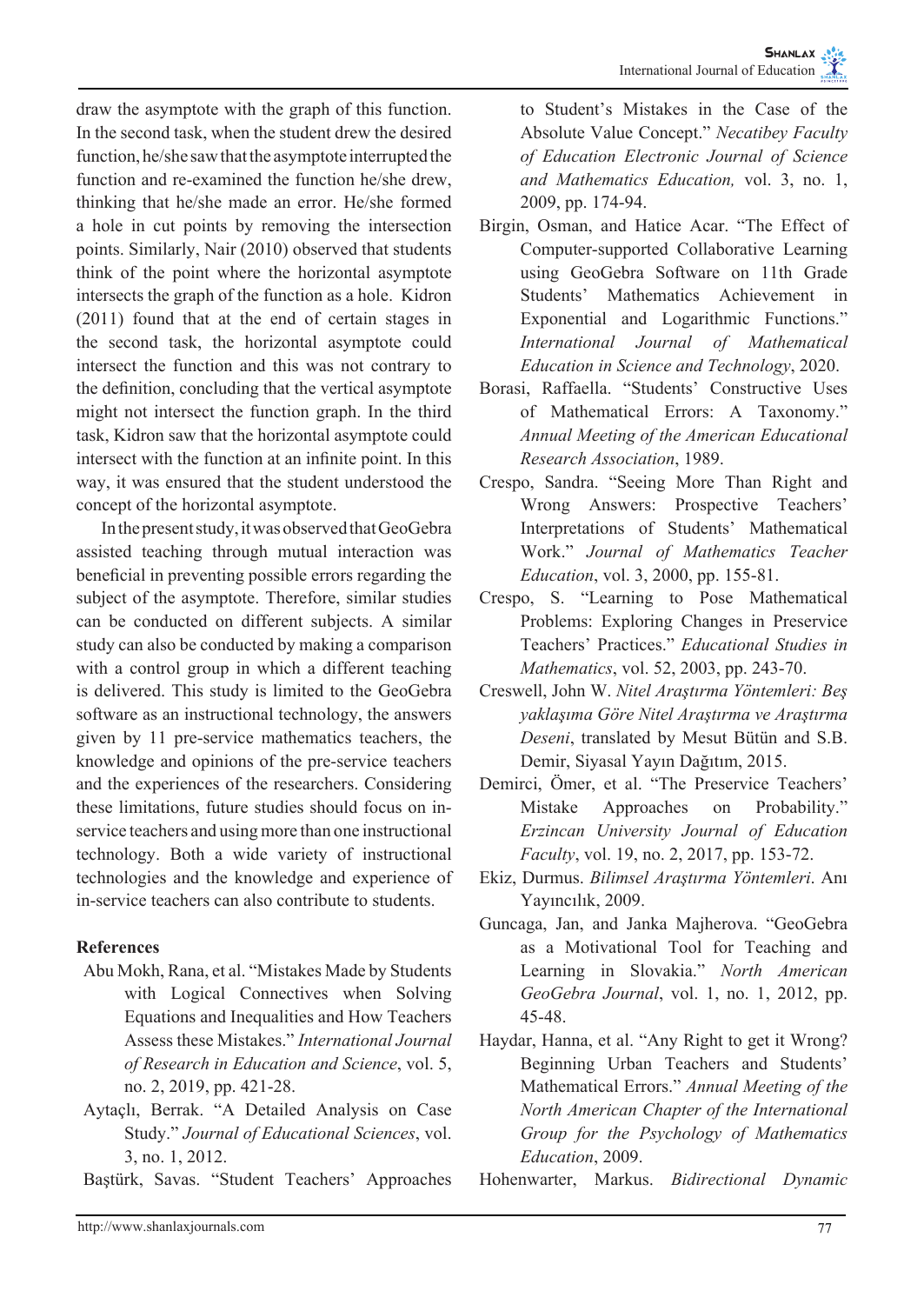*Geometry and Algebra with GeoGebra*. 2004.

- Hohenwarter, Markus, and Karl Fuchs. "Combination of Dynamic Geometry, Algebra and Calculus in the Software System GeoGebra." *Computer Algebra Systems and Dynamic Geometry Systems in Mathematics Teaching Conference*, 2004.
- Hohenwarter, Markus, and Judith Preiner. "Dynamic Mathematics with GeoGebra." *Journal of Online Mathematics and Its Applications*, vol. 7, 2007a.
- Hohenwarter, Markus, and Judith Preiner. "Dynamic Mathematics with GeoGebra." *Journal of Online Mathematics and its Applications*, vol. 7, 2007b.
- Hohenwarter, Markus, et al. "Incorporating GeoGebra into Teaching Mathematics at the College Level." *International Conference for Technology in Collegiate Mathematics'07*, 2007.
- Jencks, Stanley M., and Donald M. Peck. "Mental Imagery in Mathematics." *Arithmetic Teacher*, vol. 19, no. 8, 1972, pp. 642-44.
- Kabaca, Tolga. "Matematik Eğitiminde Teknoloji Kullanımına Dair Teorik Yaklaşımlar." *Matematik Eğitiminde teoriler*, edited by Erhan Bingölbali, et al., Pegem Akademi, 2016.
- Kafoussi, Sonia, and Chrysanthi Skoumpourdi. "Teachers' Evaluation about Students' Errors in Probability and their Didactical Interventions." *Proceedings CIEAEM 58 – SRNI*, 2006.
- Karakuş, Derya, and Alper Cihan Konyalıoğlu. "Using GeoGebra in Correcting Errors in the Concepts of Extremum and Inflection Points." *Necatibey Faculty of Education Electronic Journal of Science and Mathematics Education*, vol. 12, no. 2, 2018, pp. 254-75.
- Kidron, Ivy. "Constructing Knowledge about the Notion of Limit in the Definition of the Horizontal Asymptote." *International Journal of Science and Mathematics Education*, vol. 9, 2011, pp. 1261-79.
- Metin, Mustafa. *Kuramdan Uygulamaya Eğitimde Bilimsel Araştırma Yöntemleri*. Pegem Akademi, 2014.
- Nair, Girija Sarada. *College Students' Concept Images of Asymptotes, Limits, and Continuity of Rational Functions*. The Ohio State University, 2010.
- Özgen, Kemal, and Huseyin Alkan. "An Analysis of Student Views on Activities Developed According to Learning Styles within a Constructivist Learning Environment." *Dicle Üniversitesi Ziya Gökalp Eğitim Fakültesi Dergisi*, vol. 18, 2012, pp. 239-58.
- Özkaya, Merve. *A Study on the Impact of Mistake-Handling Activities on Mathematics Teachers' Professional Development*. Ataturk University, 2015.
- Peng, Aihui, and Naiging Song. *Inquiry into Students' Mathematical Thinking through Error Analysis as a Means to Teacher Development*. International Congress on Mathematical Education, 2008.
- Radović, Slavisa, et al. "Examining the Effects of Geogebra Applets on Mathematics Learning using Interactive Mathematics Textbook." *Interactive Learning Environments*, vol. 28, no. 1, 2020, pp. 32-49.
- Tall, David. "Intuition and Rigour: The Role of Visualisation in the Calculus." *Visualiation in Teaching and Learning Mathematics*, edited by W. Zimmermann, and S. Cunningham, Mathematical Association of America, 1991.
- Tatar, Enver, and Yilmaz Zengin. "Conceptual Understanding of Definite Integral with GeoGebra." *Computers in the Schools*, vol. 33, no. 2, 2016, pp. 120-32.
- Yıldırım, Ali, and Hasan Şimşek. *Sosyal Bilimlerde Nitel Araştırma Yöntemleri*. Seçkin Yayıncılık, 2013.
- Zengin, Yilmaz. "The Effects of GeoGebra Software on Pre-service Mathematics Teachers' Attitudes and Views toward Proof and Proving." *International Journal of Mathematical Education in Science and Technology*, vol. 48, no. 7, 2017, pp. 1002-22.
- Zimmermann, Walter, and Steve Cunningham. "Editor's Introduction: What is Mathematical Visualisation?" *Visualisation in the Teaching and Learning Mathematics*, edited by W. Zimmerman, and S. Cunningham, Mathematical Association of America, 1991.